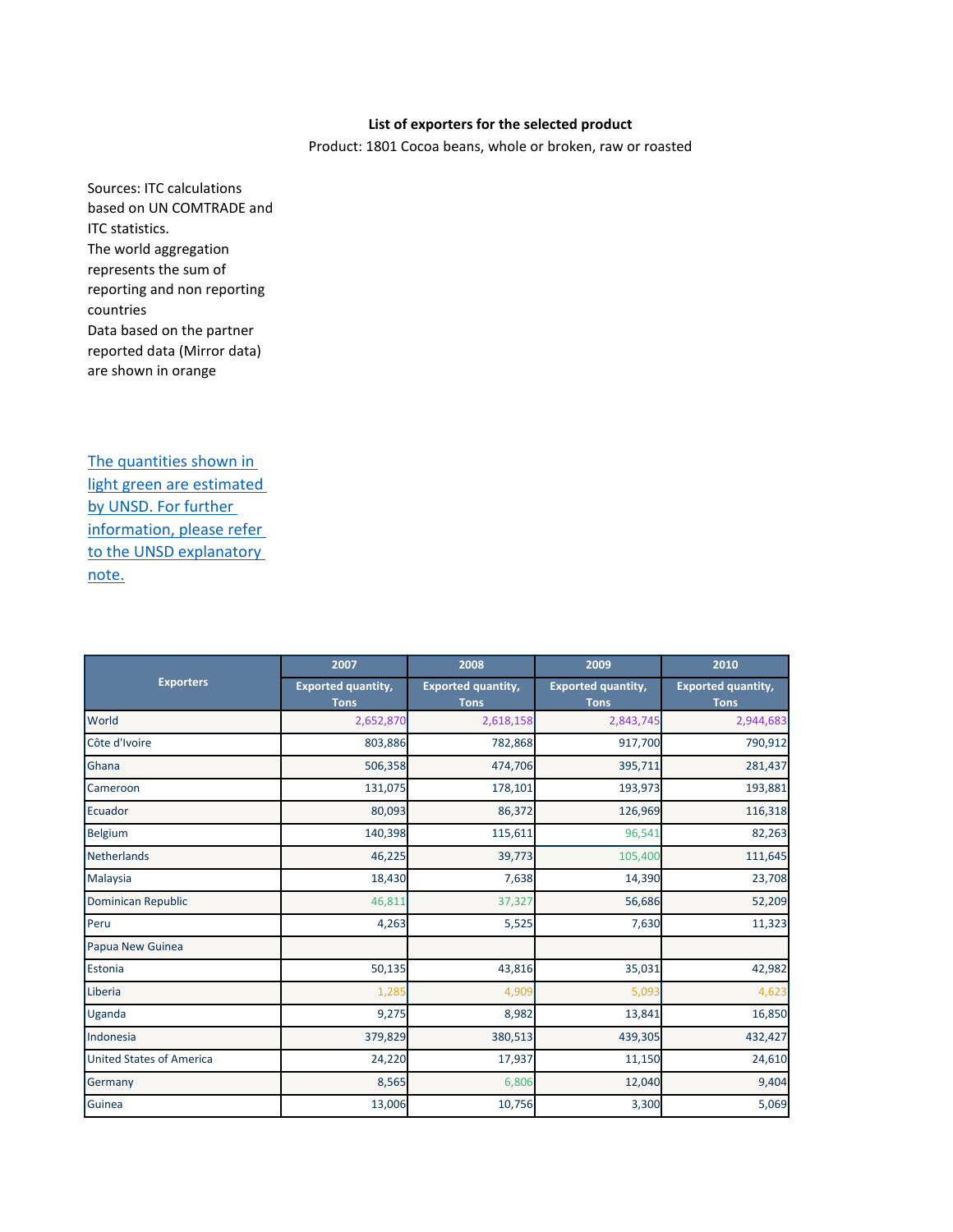| Colombia                          | 1,413       | 650            | 2,112       | 4,517          |
|-----------------------------------|-------------|----------------|-------------|----------------|
| Sierra Leone                      |             |                |             |                |
| Madagascar                        | 4,952       | 6,377          | 9,770       | 5,176          |
| Tanzania, United Republic of      | 8,143       | 9,721          | 7,613       | 7,382          |
| Venezuela, Bolivarian Republic of | 8,779       | 5,521          | 2,792       | 3,017          |
| Congo, Democratic Republic of the | 868         | 828            | 1,326       | 1,003          |
| Solomon Islands                   | 5,352       | 5              | 5,888       | 3,063          |
| Haiti                             | 3,516       | 3,745          | 3,527       | 4,450          |
| <b>Togo</b>                       | 4,222       | 7,999          | 14,429      | 11,791         |
| Singapore                         | 1,811       | 325            | 5,198       | 6,983          |
| Nicaragua                         | 898         | 1,211          | 1,541       | 1,848          |
| Sao Tome and Principe             | 2,023       | 2,221          | 2,728       | 2,413          |
| <b>Viet Nam</b>                   | 208         | 541            | 955         | 1,551          |
| <b>Turkey</b>                     | 1           | 59             | 743         | 1,508          |
| Congo                             | 202         | 183            | 170         | 170            |
| Philippines                       | 76          | 107            | 299         | 196            |
| Vanuatu                           | 1,227       |                | 1,480       | 1,525          |
| France                            | 3,541       | 3,019          | 334         | 1,269          |
| Dominica                          |             |                | 2           |                |
| Canada                            | 2,966       | 677            | 141         | 353            |
| Honduras                          | 133         | 50             | 272         | 232            |
| Panama                            | 1,218       | 833            | 724         | 1,244          |
| Kenya                             | 0           | 5              | 0           | 17             |
| <b>United Kingdom</b>             | 1,153       | 5,511          | 7,922       | 4,069          |
| Gabon                             | 69          | 161            | 71          | 89             |
| Costa Rica                        | 496         | 427            | 178         | 315            |
| <b>Brazil</b>                     | 718         | 471            | 236         | 243            |
| New Zealand                       | 6           | 0              | 0           | 97             |
| Grenada                           | 217         | 342            | 186         | 195            |
| Switzerland                       | 174         | 322            | 180         | 389            |
| Equatorial Guinea                 | 2,357       | 1,588          | 1,059       | 888            |
| <b>Trinidad and Tobago</b>        | 747         | 546            | 467         | 536            |
| <b>Russian Federation</b>         | $\mathbf 0$ | $\overline{0}$ | $\mathbf 0$ | $\mathbf{0}$   |
| Jamaica                           | 471         | 275            | 705         | 379            |
| Belize                            | 11          | 0              | 16          | 5              |
| Mexico                            | 2,977       | 177            | 42          | 324            |
| Bolivia, Plurinational State of   | 244         | 140            | 306         | 700            |
| Cuba                              | 281         |                | 130         | 97             |
| Pitcairn                          |             |                |             |                |
| Austria                           | 0           | 11             | 46          | 95             |
| Serbia                            | 15          | $\mathbf 0$    | $\mathbf 0$ | 22             |
| Guatemala                         | 206         | 195            | 32          | 32             |
| China                             | $\mathbf 0$ | $\mathbf 0$    | $\mathbf 0$ | $\mathbf 0$    |
| Poland                            | $\mathbf 0$ | 7              | 0           | $\overline{0}$ |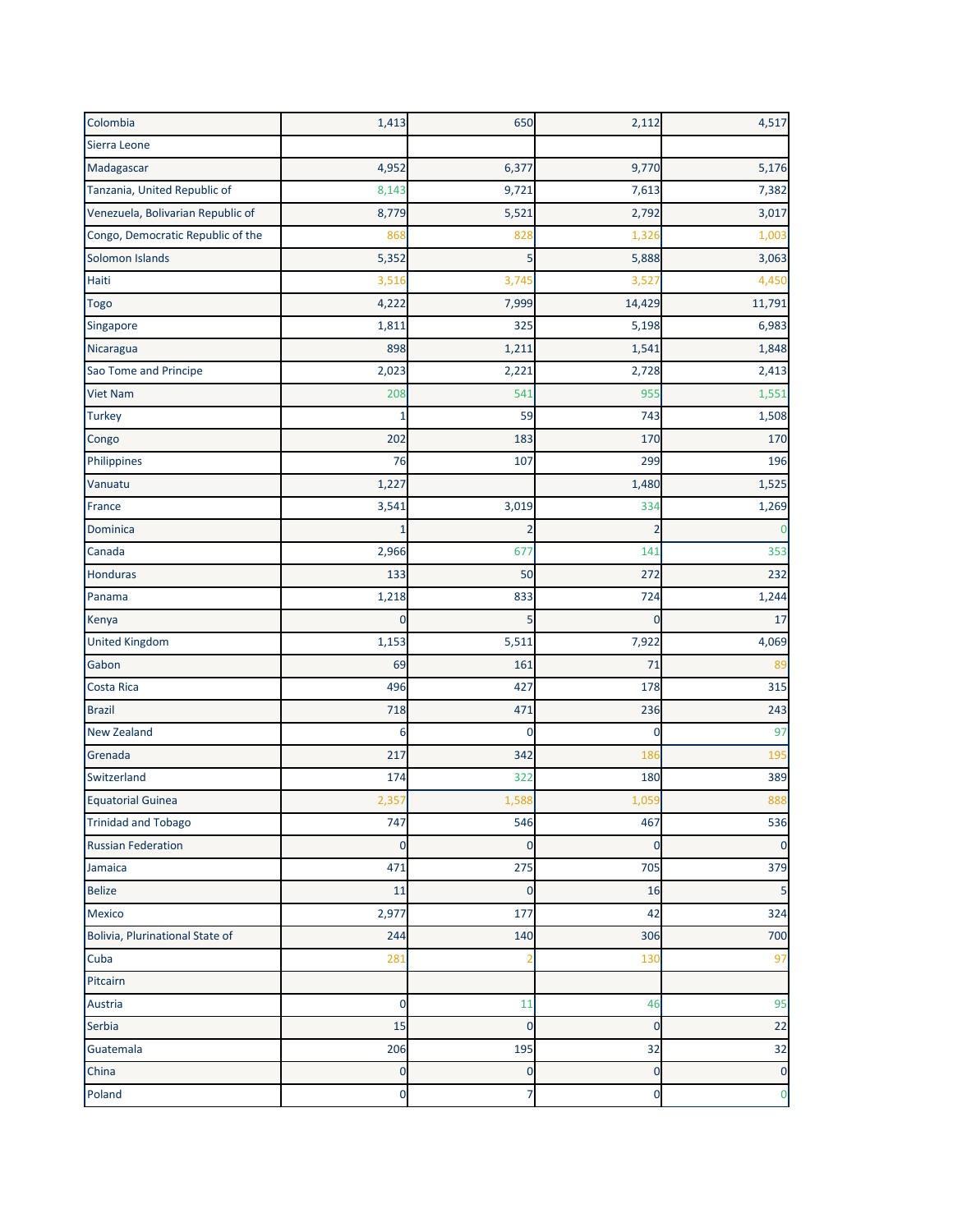| Italy                              | 218            | 937            | 431            | 436   |
|------------------------------------|----------------|----------------|----------------|-------|
| Japan                              | 3              | 497            | 1,042          | 103   |
| Saudi Arabia                       | $\mathbf 0$    | 0              | 0              |       |
| <b>Bulgaria</b>                    | $\Omega$       | 0              | 0              |       |
| Tokelau                            |                |                |                |       |
| <b>Falkland Islands (Malvinas)</b> |                |                |                |       |
| Slovenia                           | 1              | $\mathbf 0$    | 0              | 0     |
| Saint Lucia                        | 17             | 81             |                |       |
| Australia                          | $\mathbf{0}$   | $\overline{2}$ | 1              |       |
| India                              | 0              | 73             | 595            | 477   |
| Sweden                             |                | 0              |                |       |
| Samoa                              | 0              | 0              | 0              |       |
| El Salvador                        | 1              | 9              | 12             |       |
| Fiji                               | 5              | 7              | 1              |       |
| Czech Republic                     | $\mathbf 0$    | 0              | 0              |       |
| Sri Lanka                          | 31             | 25             | 9              | 255   |
| Bangladesh                         | 0              | 0              | 3              |       |
| Ukraine                            | 0              | C              | 0              |       |
| Spain                              | 19             | 1,681          | 80             | 7,830 |
| Western Sahara                     |                |                |                |       |
| <b>Thailand</b>                    | $\overline{2}$ | 10             | 0              | 0     |
| Rwanda                             | 0              | 0              | 0              |       |
| <b>Niger</b>                       | $\mathbf 0$    |                | 0              | 0     |
| South Africa                       | 0              | 2              | 0              | 121   |
| <b>United Arab Emirates</b>        | 5              | 13             |                |       |
| Portugal                           | 0              | 0              | 0              | O     |
| Greece                             | $\mathbf 0$    | 0              | 0              |       |
| Libya, State of                    | $\mathbf 0$    | 0              | 0              |       |
| Lithuania                          | 0              | 0              | 0              |       |
| Luxembourg                         | 0              | C              | 0              |       |
| Korea, Republic of                 | $\mathbf{0}$   | 200            | 272            |       |
| Kuwait                             | $\mathbf 0$    | 0              | 0              | 0     |
| Lebanon                            | $\mathbf{0}$   | $\mathbf{1}$   | $\overline{0}$ | 0     |
| Latvia                             | $\mathbf 0$    | $\mathbf 0$    | 221            | 0     |
| Kazakhstan                         | $\mathbf 0$    | $\mathbf 0$    | 0              | 0     |
| Ireland                            | 70             | 245            | 37             | 64    |
| Israel                             | $\mathbf{0}$   | $\overline{1}$ | 9              | 0     |
| Hong Kong, China                   | $\mathbf 0$    | $\mathbf 0$    | 0              | 0     |
| Hungary                            | $\mathbf 0$    | $\mathbf 0$    | $\mathbf 0$    | 0     |
| Iceland                            | $\mathbf 0$    | $\mathbf 0$    | 0              | 0     |
| Georgia                            | $\mathbf 0$    | $\mathbf 0$    | $\mathbf{0}$   | 0     |
| Gambia                             | $\bf{0}$       | 0              | 0              | 0     |
| Armenia                            | $\mathbf{0}$   | $\mathbf{0}$   | $\mathbf{0}$   | 0     |
| Bosnia and Herzegovina             | $\mathbf 0$    | $\mathbf 0$    | 12             | 0     |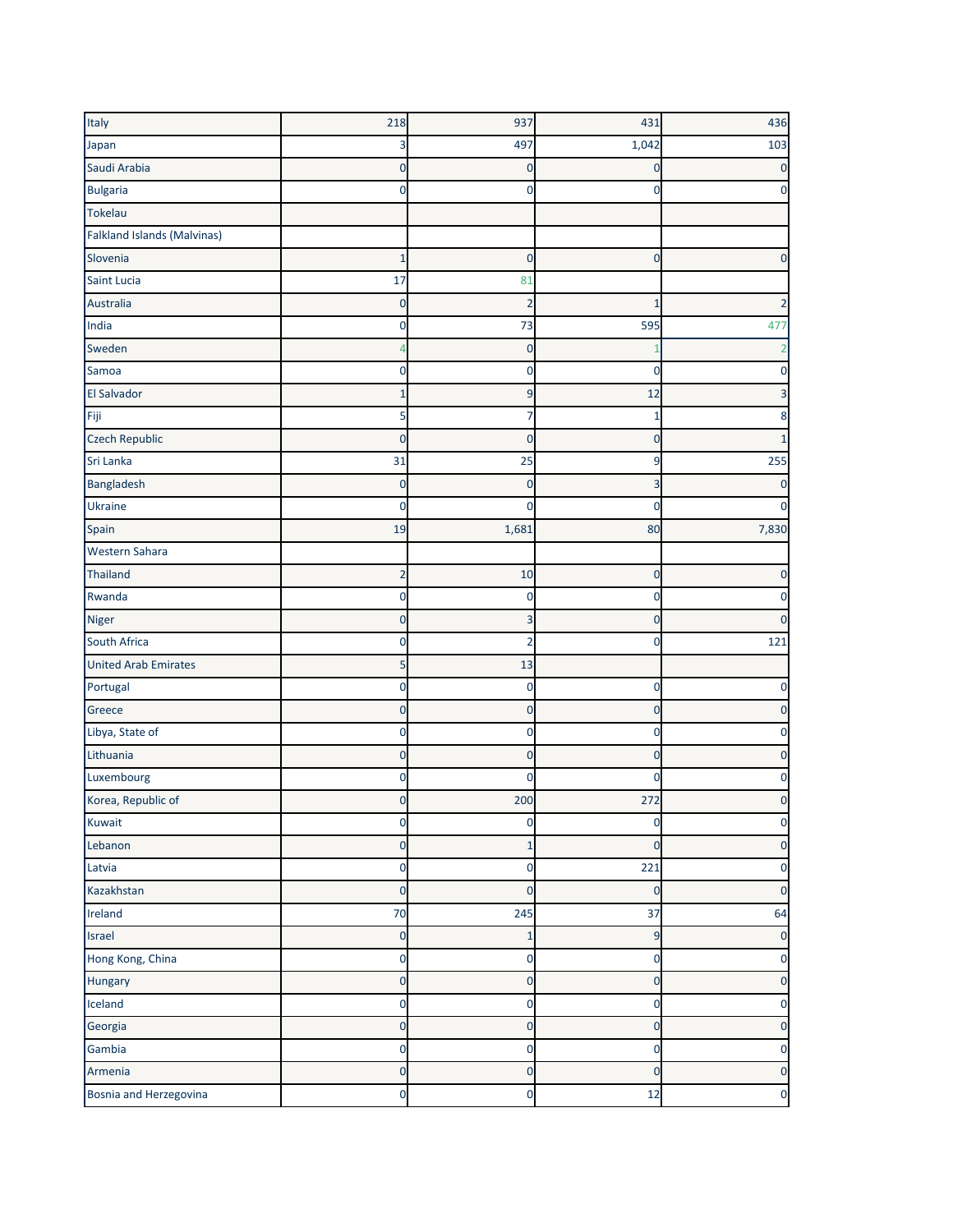| <b>Bahrain</b>                | $\mathbf 0$    | $\overline{0}$ | $\overline{0}$ |          |
|-------------------------------|----------------|----------------|----------------|----------|
| Angola                        | $\Omega$       |                | 0              |          |
| <b>Belarus</b>                | n              | 0              | 0              |          |
| <b>British Virgin Islands</b> |                |                |                |          |
| Central African Republic      | 227            | 150            | 0              | 23       |
| Croatia                       |                | 0              | $\Omega$       |          |
| Denmark                       |                | 0              | 0              |          |
| Finland                       | $\mathbf 0$    | $\mathbf 0$    | 0              |          |
| Romania                       | $\Omega$       | 0              | O              |          |
| Slovakia                      | $\Omega$       | 0              | 155            |          |
| Nigeria                       | 246,797        | 272,621        | 240,992        | 588,438  |
| Norway                        | $\mathbf 0$    | 0              | 0              |          |
| Pakistan                      | 24             |                |                |          |
| Taipei, Chinese               | $\mathbf 0$    | 0              | 0              |          |
| Oman                          | $\Omega$       | 0              | 0              |          |
| Namibia                       | 0              | 0              | n              |          |
| Tunisia                       | $\Omega$       | $\Omega$       | 674            |          |
| Sudan                         |                |                |                |          |
| Swaziland                     | $\overline{0}$ |                |                |          |
| Egypt                         | $\Omega$       | 51             | 0              |          |
| Zambia                        | $\Omega$       | 0              | $\Omega$       |          |
| <b>Free Zones</b>             |                |                |                |          |
| Yemen                         | $\overline{0}$ | $\overline{1}$ | $\overline{0}$ |          |
| Sudan (before 2012)           |                | 0              | 0              |          |
| Syrian Arab Republic          | $\mathbf 0$    | $\Omega$       | Δ              | 11       |
| Nepal                         |                |                | 0              |          |
| Malawi                        | $\mathbf 0$    | 0              | 43             |          |
| Curaçao                       |                |                |                |          |
| New Caledonia                 | $\overline{0}$ | $\mathbf 0$    | $\overline{0}$ | $\Omega$ |
| Guinea-Bissau                 |                | 208            | 150            |          |
| Cayman Islands                |                |                |                |          |
| Iran, Islamic Republic of     |                |                |                |          |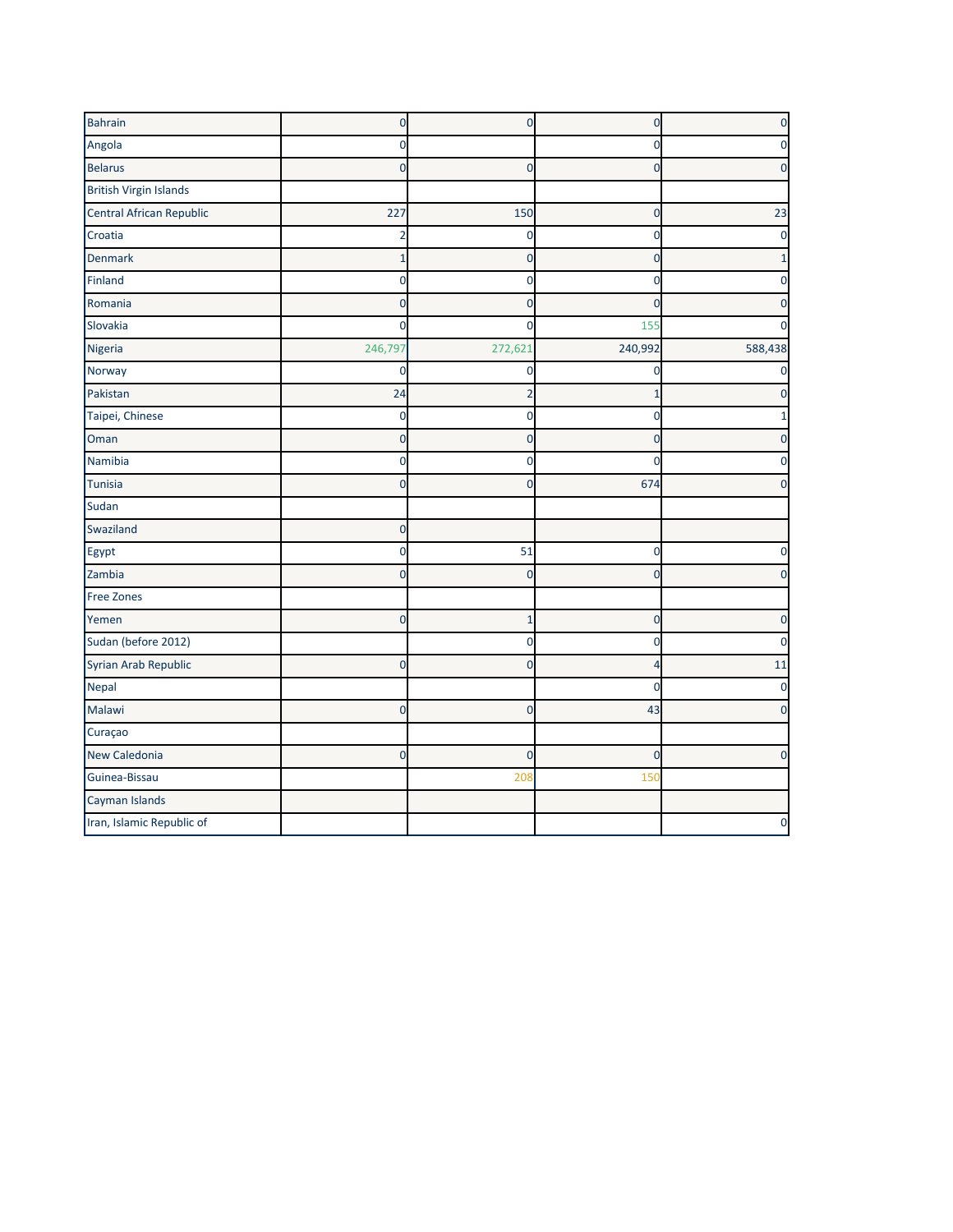| 2011                                     | 2012                                     | 2013                                     | 2014                                     | 2015                     |                    |
|------------------------------------------|------------------------------------------|------------------------------------------|------------------------------------------|--------------------------|--------------------|
| <b>Exported quantity,</b><br><b>Tons</b> | <b>Exported quantity,</b><br><b>Tons</b> | <b>Exported quantity,</b><br><b>Tons</b> | <b>Exported quantity,</b><br><b>Tons</b> | <b>Exported quantity</b> | <b>Unit</b>        |
| 4,900,756                                | 3,839,578                                | 2,766,272                                | 3,192,039                                | <b>No Quantity</b>       | <b>No Quantity</b> |
| 1,073,282                                | 1,011,631                                | 813,891                                  | 1,117,000                                | 1,285,988                | <b>Tons</b>        |
| 629,081                                  | 585,929                                  | 526,187                                  |                                          |                          |                    |
| 190,214                                  | 173,794                                  | 192,836                                  | 192,637                                  | 237,380                  | <b>Tons</b>        |
| 157,782                                  | 147,329                                  | 178,273                                  | 198,890                                  | 236,072                  | <b>Tons</b>        |
| 80,663                                   | 114,621                                  | 121,086                                  | 135,441                                  | 161,187                  | <b>Tons</b>        |
| 164,249                                  | 141,887                                  | 171,585                                  | 197,271                                  | 172,192                  | <b>Tons</b>        |
| 25,439                                   | 47,705                                   | 42,926                                   | 93,557                                   | 71,291                   | <b>Tons</b>        |
| 47,960                                   | 65,613                                   | 63,629                                   | 68,196                                   | 79,597                   | <b>Tons</b>        |
| 20,289                                   | 26,819                                   | 31,298                                   | 47,217                                   | 59,132                   | <b>Tons</b>        |
| 1,816,520                                | 950,827                                  | 49,933                                   | 41,251                                   | 42,572                   | <b>Tons</b>        |
| 55,180                                   | 56,733                                   | 49,362                                   | 42,252                                   | 42,125                   | <b>Tons</b>        |
| 9,794                                    | 10,883                                   | 8,029                                    | 9,639                                    | 12,934                   | <b>Tons</b>        |
| 17,936                                   | 19,664                                   | 26,283                                   | 25,939                                   | 24,998                   | <b>Tons</b>        |
| 210,067                                  | 163,501                                  | 188,420                                  | 63,334                                   | 39,622                   | <b>Tons</b>        |
| 11,176                                   | 14,133                                   | 17,249                                   | 47,378                                   | 15,607                   | <b>Tons</b>        |
| 12,663                                   | 12,280                                   | 16,656                                   | 18,101                                   | 19,388                   | <b>Tons</b>        |
| 28,479                                   | 5,831                                    | 4,470                                    | 6,515                                    | 22,871                   | <b>Tons</b>        |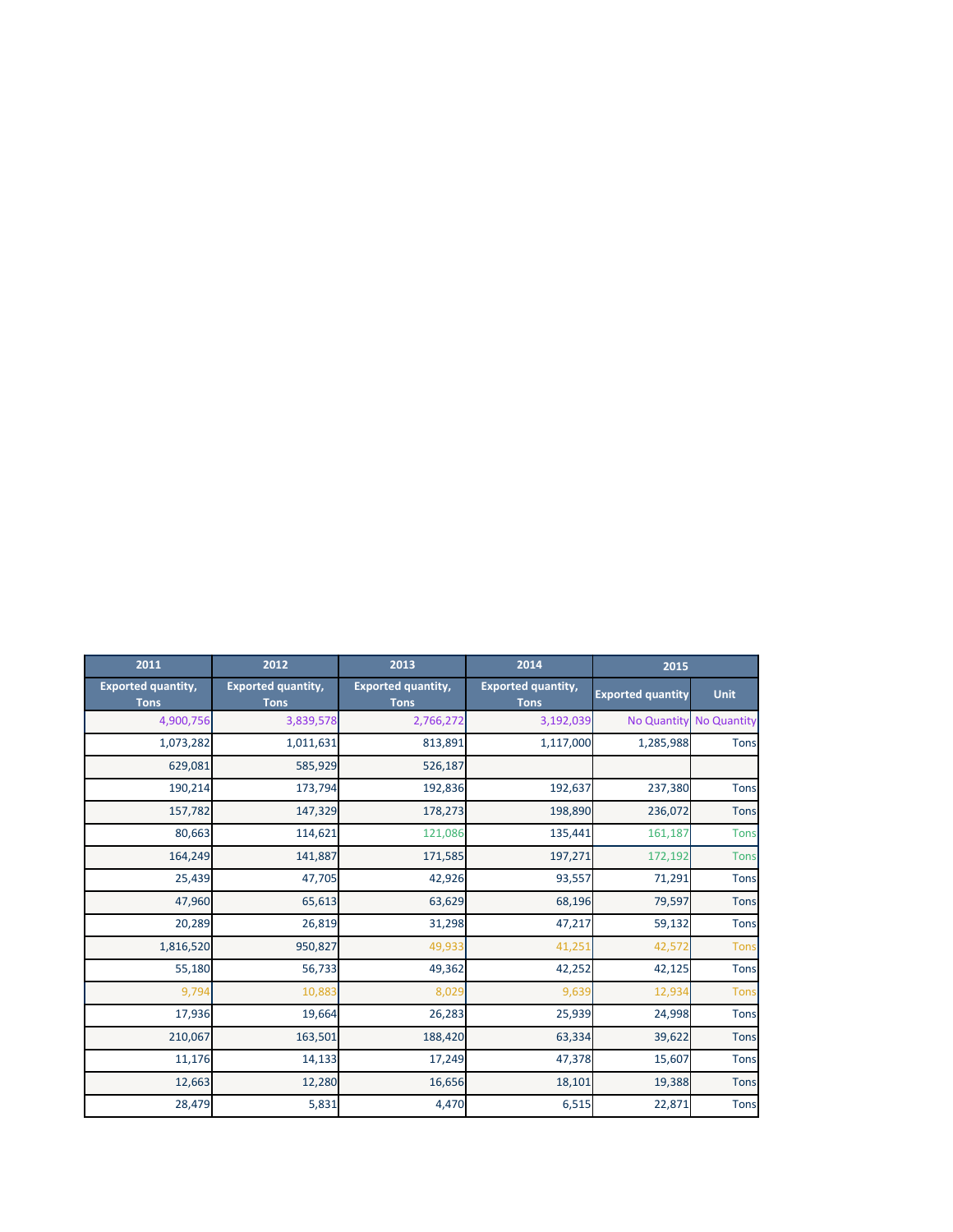| 2,304        | 4,321              | 7,693        | 8,018        | 13,744      | <b>Tons</b> |
|--------------|--------------------|--------------|--------------|-------------|-------------|
|              |                    |              | 359          | 4,452       | Tons        |
| 5,456        | 4,339              | 6,058        | 8,326        | 9,856       | Tons        |
| 8,725        | 8,855              | 9,926        | 11,026       | 11,315      | Tons        |
| 3,141        | $\mathbf 0$        | 2,269        | 6,819        | 9,316       | <b>Tons</b> |
| 817          | 2,500              | 2,742        | 2,555        | 4,772       | Tons        |
| 6,226        |                    | 4,224        | 4,966        | 4,720       | <b>Tons</b> |
| 3,134        | 4,385              | 1,845        | 5,303        | 2,874       | <b>Tons</b> |
| 12,436       | 4,622              | 6,230        | 9,617        | 9,721       | <b>Tons</b> |
| 4,438        | 1,378              | 856          | 243          | 74          | Tons        |
| 1,735        | 2,691              | 3,531        | 2,110        | 3,904       | <b>Tons</b> |
| 2,218        | 2,230              | 2,635        | 3,193        | 2,794       | <b>Tons</b> |
| 1,636        | <b>No Quantity</b> | No Quantity  | No Quantity  | 2,810       | <b>Tons</b> |
| $\mathbf{1}$ | 524                | 2,044        | 2,277        | 1,870       | <b>Tons</b> |
| 368          | 536                | 1,254        | 821          | 1,994       | Tons        |
| 127          | 440                | 553          | 1,976        | 1,904       | Tons        |
| 1,068        | 1,358              | 2,028        | 1,523        | 1,256       | <b>Tons</b> |
| 1,012        | 4,908              | 3,401        | 8,655        | 4,154       | <b>Tons</b> |
| $\mathbf 0$  | $\mathbf 0$        | $\mathbf{0}$ |              | 52          | Tons        |
| 579          | 364                | 121          | 1,254        | 1,319       | <b>Tons</b> |
| 258          | 175                | 320          | 533          | 747         | <b>Tons</b> |
| 1,068        | 707                | 454          | 977          | 507         | Tons        |
| 3            | $\mathbf{0}$       | $\mathbf 0$  | $\mathbf 0$  | 696         | Tons        |
| 3,007        | 1,768              | 1,954        | 862          | 688         | <b>Tons</b> |
| 519          | 125                | 98           | 48           | 9           | Tons        |
| 210          | 249                | 266          | 338          | 256         | <b>Tons</b> |
| 724          | 483                | 338          | 501          | 6,831       | <b>Tons</b> |
| 13           | $\mathbf 0$        | $\mathbf 0$  | 5            | 26          | Tons        |
| 387          | 1,479              | 388          | 427          | 1,000       | <b>Tons</b> |
| 1,175        | 297                | 263          | 281          | 266         | <b>Tons</b> |
| 985          | 578                | 570          | 616          | 807         | Tons        |
| 352          | 369                | 364          | 382          | 339         | <b>Tons</b> |
| $\mathbf 0$  | $\mathbf 0$        | 7            | $\mathbf{1}$ | 1,005       | Tons        |
| 284          | 627                | 459          | 446          | 151         | <b>Tons</b> |
| 11           | 122                | 64           | 116          | 191         | Tons        |
| 238          | 277                | 2,246        | 210          | 134         | <b>Tons</b> |
| 505          | 365                | 191          | 62           | 198         | <b>Tons</b> |
| 46           | 64                 | 126          | 333          | 142         | <b>Tons</b> |
| 0            | 1                  |              |              | 11          | <b>Tons</b> |
| 133          | 149                | 118          | 95           | 55          | <b>Tons</b> |
| $\mathbf{0}$ | $\mathbf 0$        | $\mathbf{0}$ | $\mathbf 0$  | $\mathbf 0$ | <b>Tons</b> |
| 17           | 57                 | 54           | 47           | 66          | <b>Tons</b> |
| $\mathbf 0$  | $\mathbf 0$        | 977          | 153          | 125         | <b>Tons</b> |
| $\mathbf{1}$ | $\mathbf{1}$       | 14           | 8            | 2,285       | Tons        |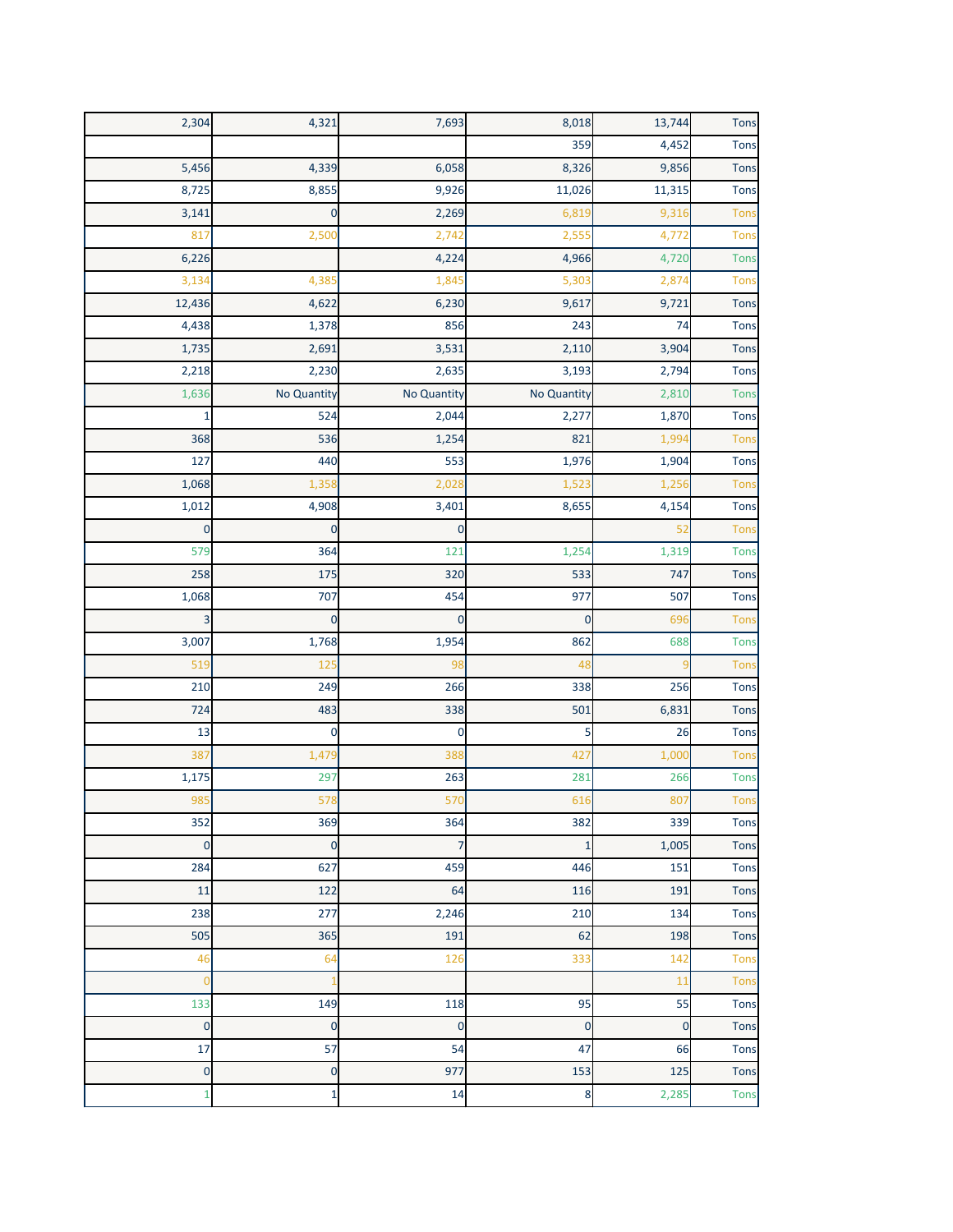| 426                     | 477                     | 942                     | 436                     | 148            | Tons        |
|-------------------------|-------------------------|-------------------------|-------------------------|----------------|-------------|
| 11                      | 19                      | 53                      | 62                      | $\overline{1}$ | Tons        |
| $\mathbf 0$             | $\mathbf 0$             | 19                      | $\mathbf 0$             | $\mathbf 0$    |             |
| 0                       | 0                       | $\mathbf 0$             | 3                       | 8              | Tons        |
|                         |                         |                         | ц                       | 17             | <b>Tons</b> |
|                         |                         |                         |                         |                |             |
| $\mathbf 0$             | $\overline{\mathbf{c}}$ | $\overline{2}$          | $\overline{2}$          | $\overline{2}$ | Tons        |
|                         | 0                       | 26                      | 20                      | 26             | Tons        |
| $\mathbf{1}$            | 68                      | $\mathbf 0$             | $\mathbf{1}$            | $\overline{2}$ | Tons        |
| 426                     | 226                     | 69                      | 85                      | 4,412          | Tons        |
| $\mathbf{1}$            | No Quantity             | 3                       | $\overline{2}$          | 5              | Tons        |
| 1                       | $\mathbf 0$             | 1                       | 8                       | 31             | Tons        |
| 13                      | 12                      | 9                       | 7                       | 29             | <b>Tons</b> |
| $\overline{2}$          | $\mathbf{1}$            | 3                       | 9                       | 3              | Tons        |
| $\overline{2}$          | $\mathbf{1}$            | 16                      | 5                       | $\overline{4}$ | Tons        |
| $\mathbf 0$             | 26                      | No Quantity             | 146                     | 12             | Tons        |
| $\mathbf 0$             | $\mathbf 0$             | $\mathbf 0$             |                         | $\mathbf 0$    |             |
| 0                       | 0                       | 0                       | 0                       | 0              |             |
| 99                      | 43                      | 118                     | $\mathbf{1}$            | 4,764          | Tons        |
|                         |                         |                         |                         |                | <b>Tons</b> |
| $\mathbf 0$             | 596                     | $\mathbf 0$             | $\mathbf 0$             | $\mathbf 0$    |             |
| $\mathbf 0$             | $\mathbf 0$             | $\mathbf 0$             | $\mathbf 0$             | $\mathbf 0$    |             |
| $\mathbf 0$             | $\mathbf 0$             | $\mathbf 0$             | $\mathbf 0$             | $\overline{a}$ | Tons        |
| 20                      | 3                       | 3                       | 5                       | 4              | Tons        |
|                         | 1                       | 0                       | 509                     | 0              |             |
| 0                       | 0                       | 0                       | 0                       | $\mathbf{1}$   | Tons        |
| $\mathbf 0$             | 3                       | 0                       | $\mathbf 0$             | $\mathbf 0$    |             |
|                         |                         |                         |                         |                |             |
| $\mathbf 0$             | $\mathbf 1$             | $\mathbf 0$             | $\mathbf 0$             | $\mathbf 0$    | Tons        |
| 0                       | 0                       | 0                       | 0                       | $\mathbf 0$    | Tons        |
| 0                       | 0                       | 0                       | 0                       | 0              |             |
| $\mathbf 1$             | $\mathbf 0$             | $\mathbf 0$             | $\mathbf 0$             | 0              |             |
| $\overline{\mathbf{c}}$ | $\mathbf 0$             | $\overline{\mathbf{c}}$ | $\overline{2}$          | $\mathbf 0$    |             |
| $\mathbf 0$             | 714                     | $\mathbf 0$             | $\mathbf 0$             | $\mathbf 0$    |             |
| $\mathbf 0$             | $\mathbf{1}$            | $\mathbf{0}$            | $\mathbf 0$             | $\mathbf 0$    |             |
| $\mathbf 0$             | $\bf 0$                 | $\mathbf{0}$            | $\mathbf 0$             | $\mathbf 0$    |             |
| $\mathbf 0$             | $\pmb{0}$               | $\mathbf 0$             | $\mathbf 0$             | $\mathbf 0$    |             |
| $\mathbf 0$             | $\mathbf 0$             | No Quantity             | $\mathbf 0$             | $\mathbf 0$    |             |
| $\mathbf 0$             | $\mathbf{0}$            | $\mathbf 0$             | $\mathbf 0$             | $\bf 0$        |             |
| $\mathbf 0$             | $\bf 0$                 | $\mathbf{0}$            | $\mathbf 0$             | $\mathbf 0$    |             |
| $\mathbf 0$             | $\mathbf 0$             | $\overline{0}$          | $\mathbf 0$             | $\mathbf 0$    |             |
| $\mathbf 0$             | $\mathbf 0$             | $\mathbf 0$             | $\overline{\mathbf{c}}$ | $\mathbf 0$    |             |
| $\mathbf 0$             | $\mathbf 0$             | $\mathbf{0}$            | 16                      | $\mathbf 0$    |             |
| $\mathbf 0$             | $\mathbf 0$             | $\mathbf 0$             | 24                      | $\mathbf 0$    |             |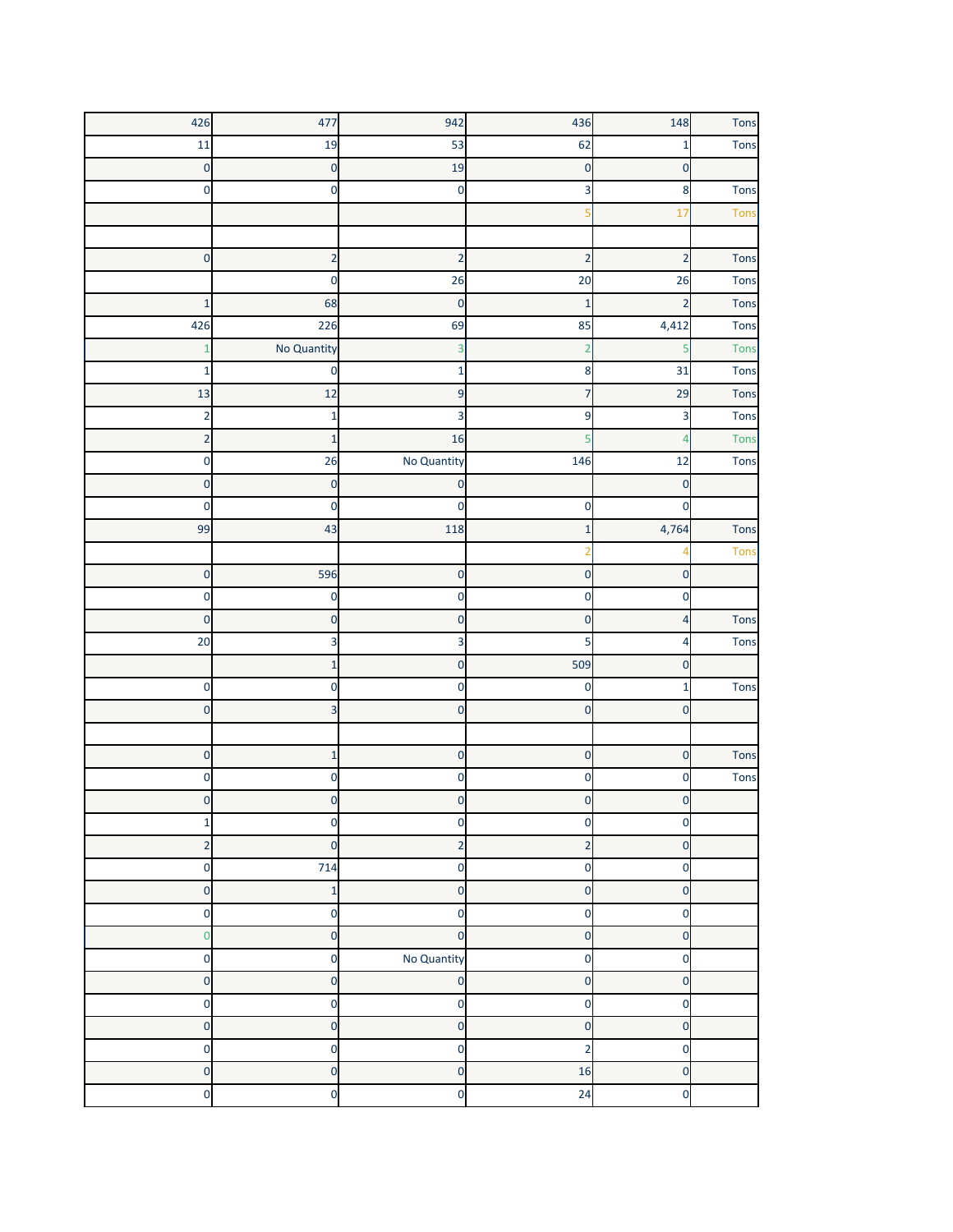| $\mathbf 0$    | $\mathbf 1$    | $\mathbf 0$             | $\mathbf 0$    | $\mathbf 0$  |             |
|----------------|----------------|-------------------------|----------------|--------------|-------------|
| $\mathbf 0$    | $\mathbf 0$    | $\mathbf 0$             | $\mathbf 0$    | $\mathbf 0$  |             |
| 20             | $\mathbf 0$    | $\mathbf 0$             | $\mathbf 0$    | $\mathbf 0$  |             |
|                |                |                         |                |              |             |
| $\mathbf{0}$   | $\mathbf 0$    | $\mathbf{0}$            | $\mathbf{0}$   | $\mathbf 0$  |             |
| $\mathbf 0$    | $\mathbf 0$    | 44                      | 43             | $\mathbf 0$  | Tons        |
| $\mathbf 0$    | 4              | $\mathbf 0$             | 24             | $\mathbf 0$  | Tons        |
| $\mathbf{0}$   | $\mathbf 0$    | $\overline{\mathbf{c}}$ | $\mathbf 0$    | $\mathbf 0$  | Tons        |
| $\mathbf 0$    | $\mathbf 0$    | $\mathbf 0$             | $\mathbf{1}$   | $\mathbf{1}$ | Tons        |
| $\mathbf 0$    | 0              | $\mathbf 0$             | $\mathbf 0$    | $\mathbf 0$  |             |
| 248,576        | 210,097        | 183,506                 | 45,183         | $\mathbf 0$  | Mixed       |
| $\mathbf 0$    | $\pmb{0}$      | 0                       | $\mathbf 0$    | $\mathbf 0$  |             |
| $\overline{2}$ | $\mathbf 0$    | $\mathbf 0$             | $\mathbf 0$    | $\mathbf 0$  |             |
| $\mathbf{0}$   | $\mathbf 0$    | $\mathbf 0$             | $\mathbf 0$    | $\mathbf 0$  |             |
| $\mathbf 0$    | $\mathbf{1}$   | $\mathbf 0$             | $\mathbf 0$    | 8            | Tons        |
| $\mathbf 0$    | $\mathbf 0$    | $\mathbf 0$             | $\mathbf 0$    | $\mathbf 0$  |             |
| 150            | $\mathbf 0$    | 14                      | $\mathbf 0$    | $\mathbf 0$  |             |
|                | $\mathbf 0$    |                         |                | $\mathbf 0$  |             |
| 185            | 170            | $\mathbf 0$             | 34             | $\mathbf 0$  |             |
| 8              | $\mathbf 0$    | $\mathbf 0$             | $\mathbf{1}$   | $\mathbf 0$  |             |
| $\mathbf 0$    | $\mathbf 0$    | 6                       | $\mathbf 0$    | $\mathbf 0$  |             |
|                |                | 26                      |                |              |             |
| $\mathbf 0$    | $\mathbf 0$    | $\mathbf 0$             | $\mathbf 0$    | $\mathbf 0$  |             |
| 72             |                |                         |                |              |             |
|                |                |                         |                |              |             |
| $\mathbf 0$    | $\mathbf 0$    | $\mathbf 0$             | 4              | $\mathbf 0$  |             |
| 1,127          | $\overline{0}$ | $\overline{0}$          | $\overline{0}$ | $\Omega$     |             |
| 4,638          |                |                         |                |              |             |
| $\mathbf 0$    | $\pmb{0}$      | $\mathbf{0}$            | $\mathbf 0$    | $\mathbf 0$  |             |
| 301            | 90             |                         |                |              |             |
| 100            |                |                         |                |              |             |
| $\mathbf 0$    | 615            |                         |                | O            | <b>Tons</b> |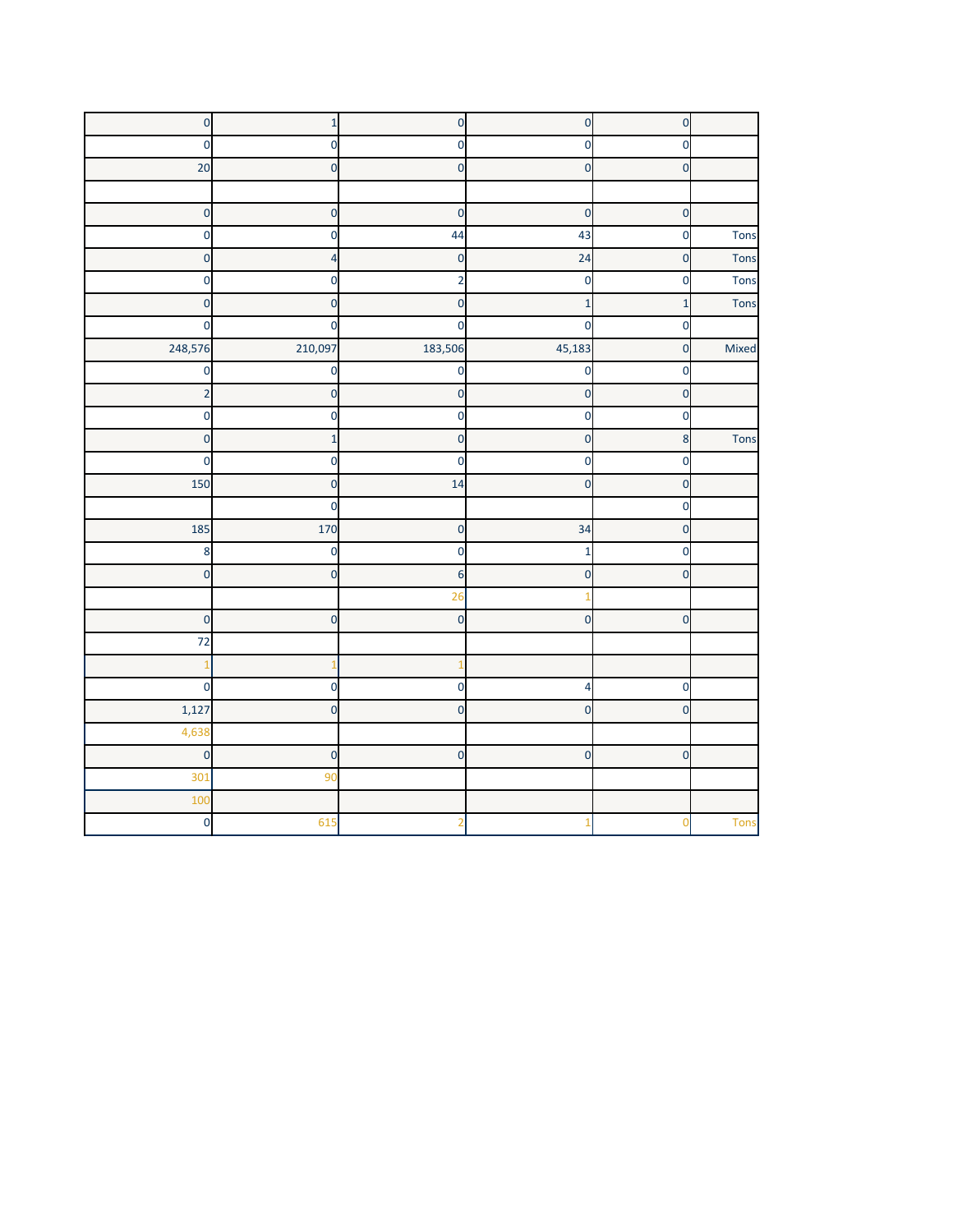| 2016                      |
|---------------------------|
| <b>Exported quantity,</b> |
| <b>Tons</b>               |
| <b>No Quantity</b>        |
| 1,220,382                 |
| 581,375                   |
| 263.746                   |
| 227,214                   |
| 187,201                   |
| 138,623                   |
| 91,090                    |
| 73,712                    |
| 61,888                    |
| 50.510                    |
| 38,180                    |
| 35,001                    |
| 29,698                    |
| 28,329                    |
| 27,900                    |
| 17,308                    |
| 13,188                    |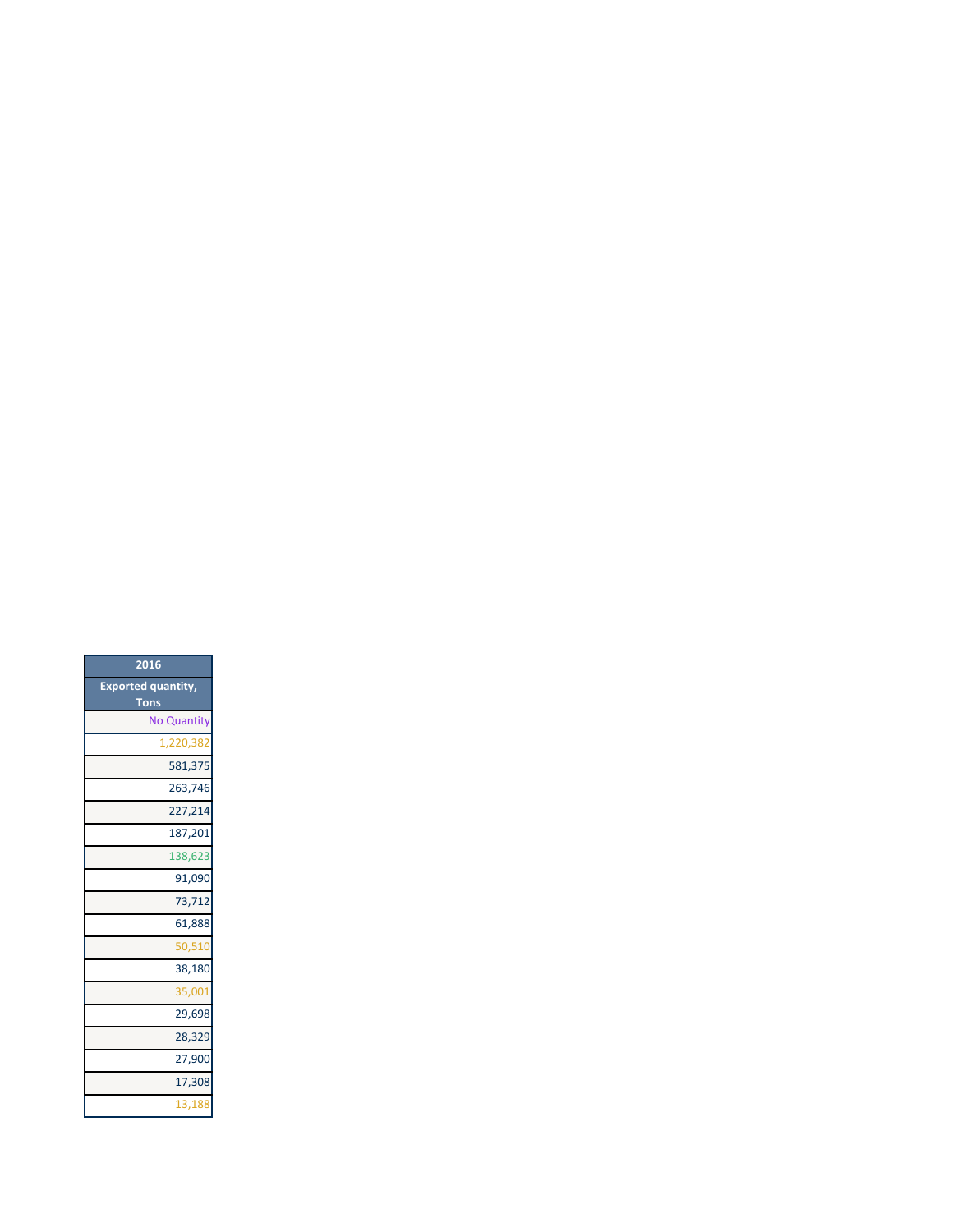| 10,449             |
|--------------------|
| 10,237             |
| 9,347              |
| 9,264              |
| 8,040              |
| 5,86               |
| $\overline{5,256}$ |
| 4,68               |
| 4,387              |
| 3,658              |
| 3,29               |
| 3,001              |
| 2,664              |
| 2,607              |
| 2,53               |
| 2,493              |
| 1,589              |
| 1,380              |
| 1,12               |
| 679                |
| 577                |
| 502                |
| 48                 |
| 467                |
| 46                 |
| 410                |
| 389                |
| 358                |
| 35                 |
| 33 <sup>2</sup>    |
| 32 <sub>4</sub>    |
| 312                |
| 278                |
| 244                |
| 212                |
| 169                |
| 115                |
| 10 <sub>l</sub>    |
| 105                |
| 102                |
| 90                 |
| 73                 |
| 50                 |
| 50                 |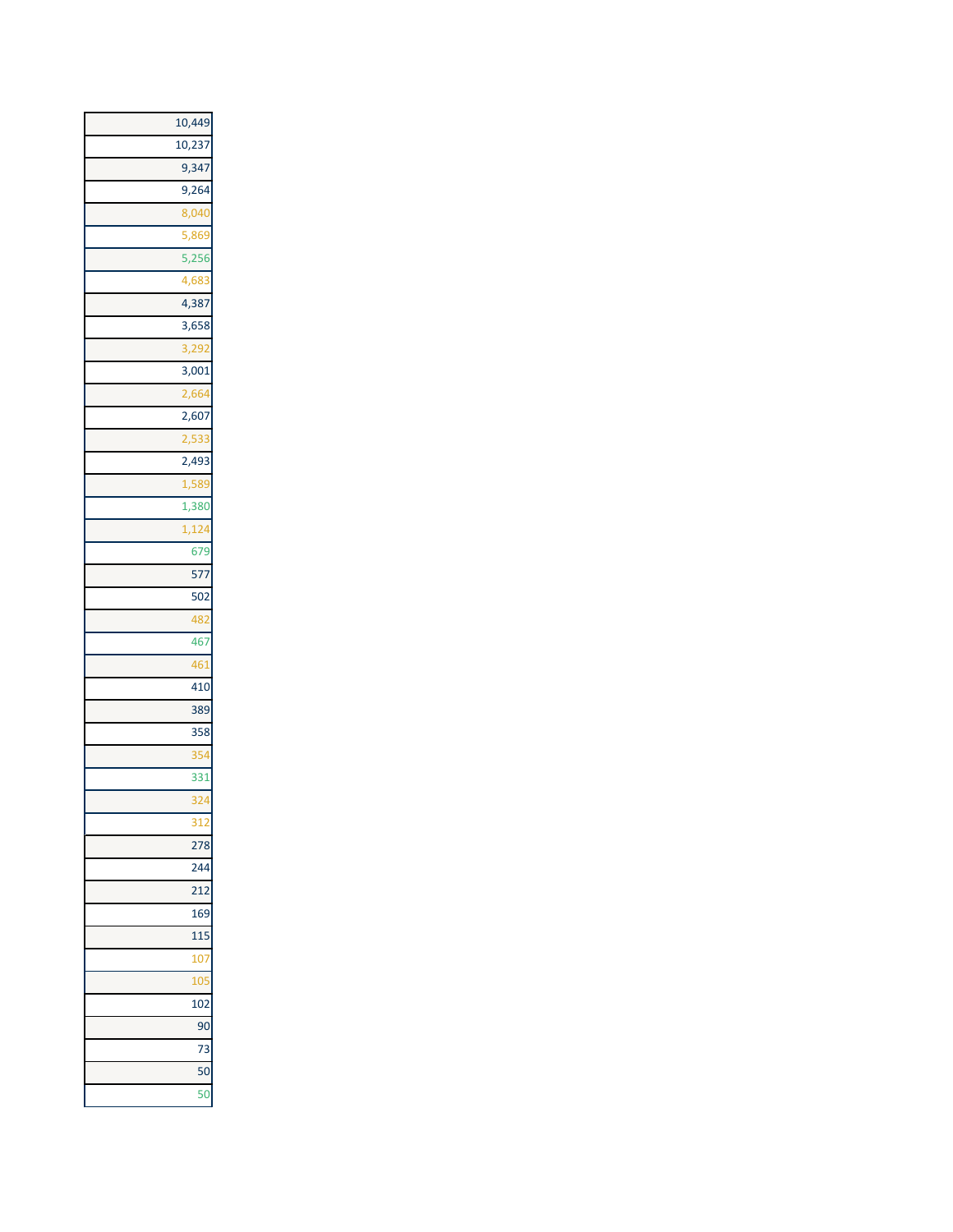| 50              |
|-----------------|
| 49              |
| 34              |
| 32              |
|                 |
| $\overline{2}$  |
| $\overline{20}$ |
| 19              |
| 19              |
| 17              |
| $\mathbf{1}$    |
| 10              |
| 9               |
| 5               |
| 5               |
| 4               |
|                 |
|                 |
| 4               |
|                 |
| 3               |
| 3               |
| 3               |
| $\overline{c}$  |
| $\mathbf{1}$    |
| $\mathbf{1}$    |
| $\mathbf{1}$    |
| 1               |
| $\overline{0}$  |
| $\overline{0}$  |
| $\overline{0}$  |
| 0               |
| $\overline{0}$  |
| $\overline{0}$  |
| $\mathbf{0}$    |
| $\overline{0}$  |
| $\mathbf{0}$    |
| $\overline{0}$  |
| $\mathbf{0}$    |
| $\mathbf{0}$    |
| $\overline{0}$  |
| $\overline{0}$  |
| Ō               |
| (               |